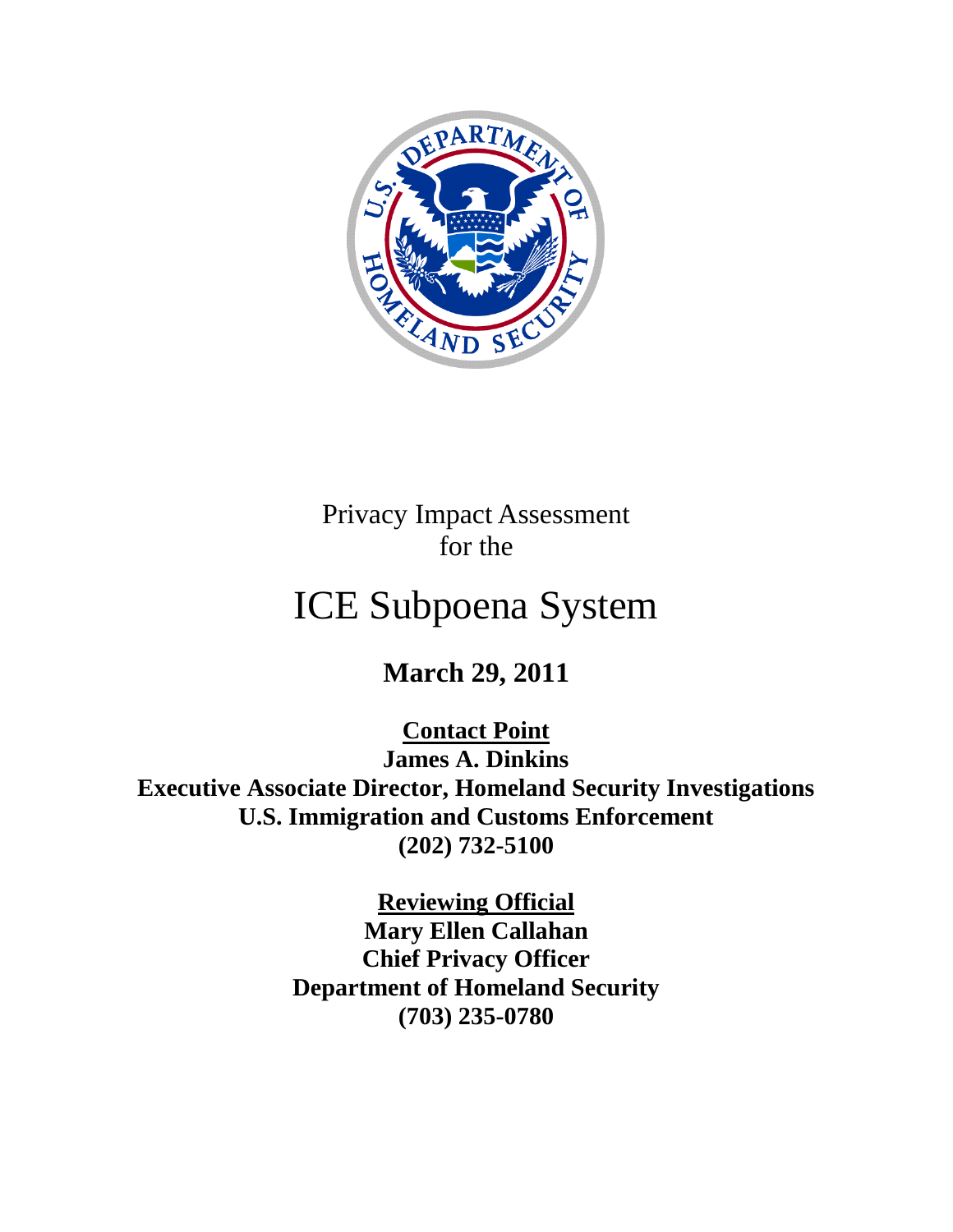

# **Abstract**

The ICE Subpoena System (ISS) is owned and operated by the Office of Homeland Security Investigations (HSI) within U.S. Immigration and Customs Enforcement (ICE), a component of the Department of Homeland Security (DHS). ISS automates the process of generating, logging, and tracking subpoenas and summonses that ICE issues in furtherance of its investigations into violations of customs and immigration laws. It also supports the generation of Form I-9 notices, which notify employers that ICE intends to inspect their records to determine if they have completed the required employment eligibility forms for their employees. ICE is conducting this PIA because ISS contains personally identifiable information (PII) about the individuals to whom these subpoenas, summonses, and notices are directed as well as the individuals who are the subjects of these legal process documents.

# **Overview**

ICE uses ISS to generate, log, and track administrative subpoenas, summonses, and notice of Form I-9 inspection letters (Form I-9 notices) issued by the agency. ICE uses these documents to collect information during administrative and criminal investigations into violations of various immigration and customs laws, such as employment violations of U.S. immigration law, narcotics violations, financial crimes, and human trafficking and smuggling. ICE policy requires each ICE field office to account for all subpoenas and summonses issued within their areas of responsibility. ISS supports this requirement by allowing field offices to track the subpoenas, summonses, and Form I-9 notices they issue. ISS also allows ICE to track and report the issuance of these documents at an enterprise level. ISS replaces the manual logs previously maintained by individual offices to track this data. ISS also expedites and partially automates the process by which ICE creates and issues subpoenas, summonses, and Form I-9 notices.

#### *Subpoenas and Summonses*

Subpoenas and summonses are judicially enforceable demands for records, information, or testimony issued to a specific individual or entity by a government authority. ISS captures PII contained in a subpoena or summons issued by ICE, which consists of: (1) PII about the person to whom the subpoena or summons is directed (if any) and (2) PII about a suspect or other individual involved in the investigation (e.g., witness, victim) whose records, information, or testimony are being demanded (if any). When ICE serves a subpoena or summons on an entity like a corporation, the names of individual points-of-contact in a corporation (e.g., corporate legal counsel, a records custodian) may be included in the subpoena or summons, if known, to help direct the document to the appropriate individual for action. Typically, ISS does not collect or store sensitive information about individuals; the individual's name, title, and work contact information is usually all that is captured in the system. In cases where a subpoena or summons is directed toward an individual and not an entity, ISS is likely to contain the individual's name, home or work mailing address, and other contact information such as email address, home or work telephone number, and/or a fax number.

When the subpoena or summons is demanding testimony or seeking the production of records or information about an identified individual (typically the subject of an investigation or other person involved in the investigation), ISS may contain that individual's name, address, Social Security number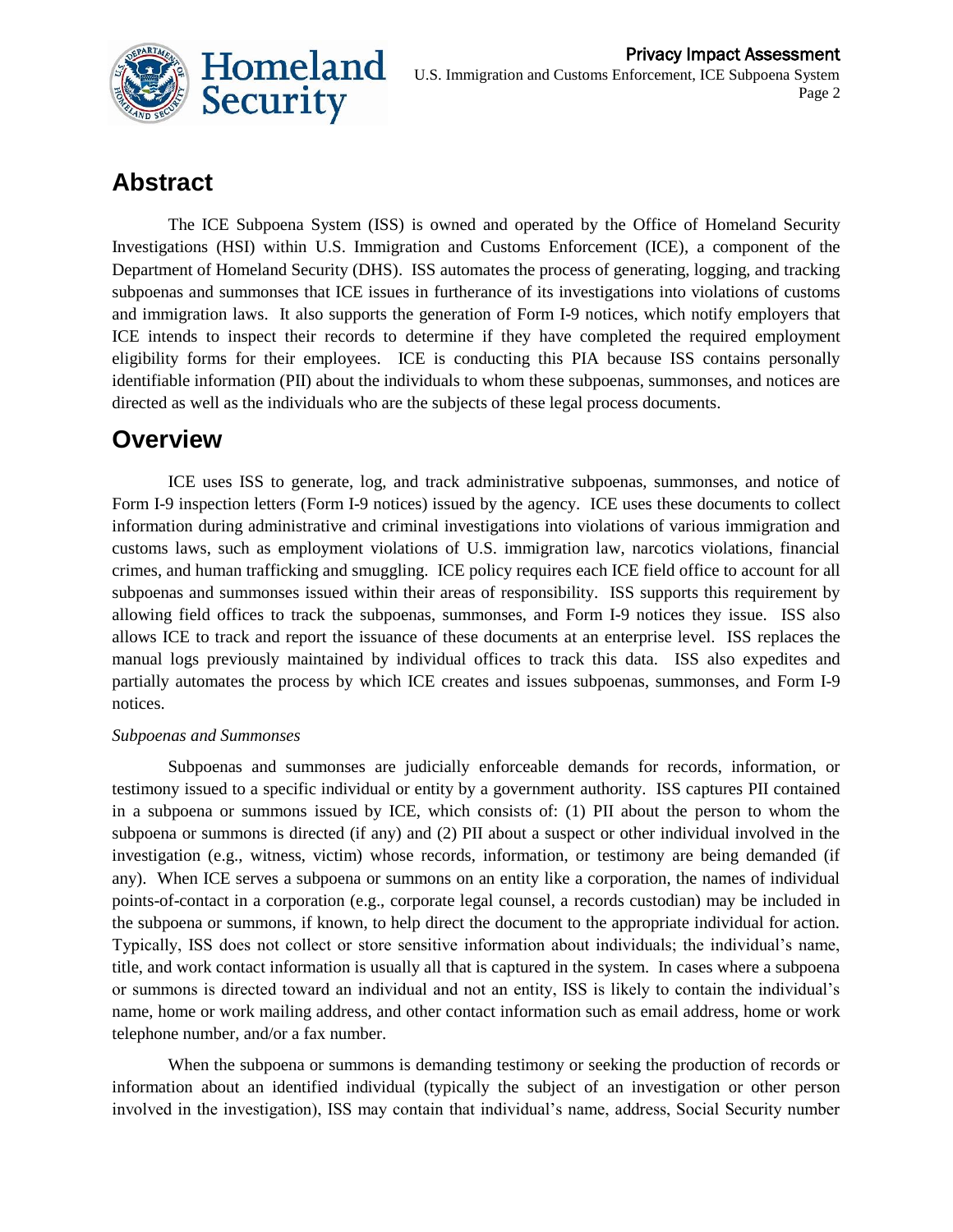

(SSN), date of birth, and or other data that is necessary to place on the subpoena or summons to allow the individual receiving it to identify and collect the information or records being demanded by ICE. The specific information included in ISS and on the subpoena or summons will vary depending on whom the subpoena or summons is being served and the nature of the information or records being sought. For example, a subpoena seeking financial records from a bank may disclose the subject's name, SSN (because financial institutions often use the SSN to identify their account holders), and bank account number, to allow the bank to identify the records demanded. A subpoena seeking information from a state department of motor vehicles may contain an individual's driver's license number, date of birth, SSN, and home address, for the same reason. To protect sensitive PII contained in the subpoena or summons, ICE serves the document in person, by fax, or by mail. Documents are served by fax and sent to the contact information that is on file for the known fax numbers of the recipient. ICE does not serve subpoenas or summonses by electronic means. In cases where the subpoena or summons requests the production of documents, the instructions direct that any records returned electronically to ICE be encrypted if they contain sensitive PII.

#### *Form I-9 Notices*

All employers must complete and retain a Form I-9, Employment Eligibility Verification, for each individual they hire for employment in the United States, regardless of the employee's citizenship.<sup>1</sup> The Form I-9 instructions require that the employer examine the employment eligibility and identity document(s) of an employee to determine whether they reasonably appear to be genuine and relate to the individual. The employer must also record the identity document information on the Form I-9 and retain it for three years after the hire date for the employee or one year after employment is terminated, whichever is later. ICE inspects employer records to determine if they have properly completed the Form I-9 for their employees and whether they are in compliance with employment requirements of the Immigration and Nationality Act. This is referred to as an Form I-9 audit. When ICE initiates an Form I-9 audit, ICE generates an Form I-9 notice in ISS and sends it to the employer as advance notice of when ICE will arrive to review the employer's I-9 forms. Form I-9 notices are always directed at employers, which are typically businesses but in some cases may be individuals. For Form I-9 notices directed to a business, ISS contains the name of the company official to whom the notice is addressed (typically the owner or chief executive), company name and address. When the Form I-9 notice is directed to an individual employer, ISS contains that individual's name and business or home address. Form I-9 notices are served by mail or fax.

#### *ICE Subpoena System*

l

ISS contains various tools that assist ICE agents, criminal research specialists, investigative assistants, or other authorized users with generating subpoenas, summonses, and Form I-9 notices. ISS takes the information entered by a user into predefined fields and creates an electronic version of a subpoena, summons, or Form I-9 notice which is then sent via email to the user in PDF format for review, signature, and service on the recipient. ISS also stores the information used to complete the subpoenas, summonses, and Form I-9 notices in tables that allow for statistical reporting for an individual ICE office or on an enterprise-wide basis.

 $1$  The Form I-9 is issued by U.S. Citizenship and Immigration Services, DHS (OMB No. 1615-0047).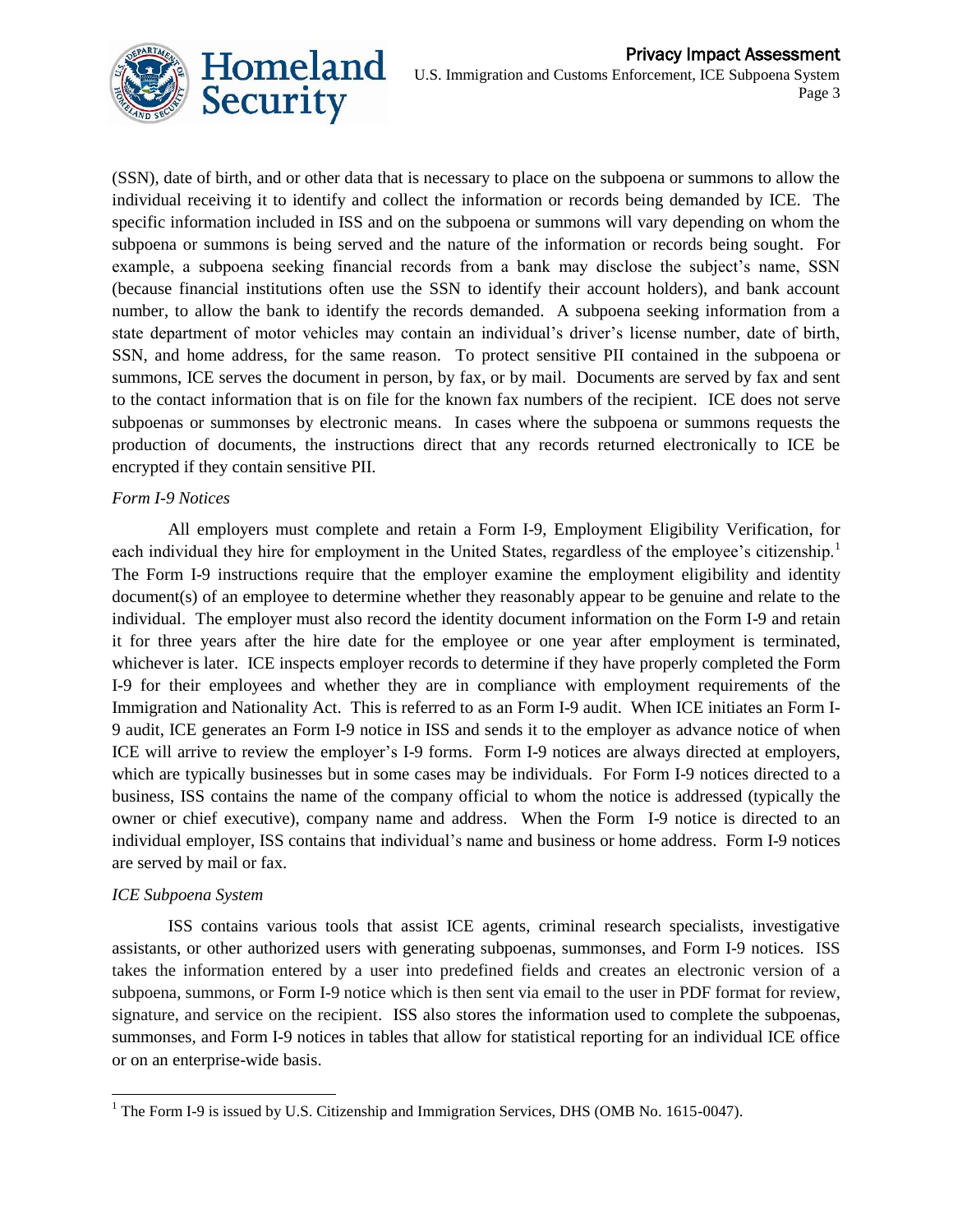

ISS also contains two tools that support the issuance of subpoenas and summonses to telephone service providers (TSPs) when ICE is attempting to identify the owner of a particular telephone number. The first of these is the TSP Portability Tool, which allows ISS to use commercial data to identify in real time the current TSP for any particular telephone number.<sup>2</sup> During the creation of a subpoena or summons, ICE personnel enter the telephone number into ISS and the TSP Portability Tool to query data from a commercial vendor to identify the appropriate TSP. ISS also notifies ISS users when an invalid number is entered into ISS. Invalid numbers are number combinations not used by TSPs. Invalid numbers are written to an error log that is sent to the ISS user requesting the query. Once the proper TSP is identified, this information is automatically included in the subpoena or summons form being created in ISS. Using the TSP Portability Tool increases the accuracy and efficiency of this process by reducing the number of misdirected subpoenas/summonses.

Once the correct TSP for a telephone number is identified by the TSP Portability Tool, ISS uses the second tool, the TSP Locator Tool, to determine the name and contact information for that TSP's subpoena compliance department.<sup>3</sup> ISS then automatically inputs this information into the subpoena or summons form. The TSP Locator Tool uses information from a commercial vendor that is stored locally in the ISS database. ISS receives regular updates to this dataset from the vendor.

Employees in other ICE offices, such as Enforcement and Removal Operations (ERO) deportation officers and immigration enforcement agents, may use ISS as well. These users are given limited privileges in ISS allowing them to use the TSP Portability and Locator Tools only. They are unable to generate or view subpoenas, summonses, or Form I-9 notices. These other users will access ISS to identify the current TSP for any particular telephone number and identify the name and contact information for that TSP's subpoena compliance department.<sup>4</sup>

#### *ISS Process*

 $\overline{a}$ 

To begin the process, an ICE agent engaged in a criminal investigation decides to issue a subpoena for business records from a company that is the target of the investigation. The agent assigns this task to a criminal research specialist who logs into ISS, enters the ICE case number for the investigation, and selects the appropriate subpoena form. The specialist enters the company name, address, telephone number, and company official to whom the subpoena is directed, or in some cases the specialist may be able to select the business from an existing list within ISS (if, for example, the business has been served with other subpoenas or summonses in the past). The specialist inputs a description of the specific records demanded by ICE through the subpoena. The specialist then selects from an existing

 $2^{2}$  Telephone number portability allows subscribers to keep their existing telephone numbers when they change service from one telephone service provider to another, regardless whether the service is wireline, wireless, voice over IP (VoIP) or cable. The TSP Portability Tool allows ICE to determine the current TSP for the telephone number of interest, regardless of if and when the number was ported.

 $3$  ICE may also use the TSP Locator Tool to identify the TSP for an owner of a particular telephone number but as the information for the TSP Locator Tool is only updated on a monthly basis in almost all cases the TSP Portability Tool is used to access the real time TSP for any owner of a particular telephone number.

<sup>&</sup>lt;sup>4</sup> ERO will use this information to generate and serve subpoenas or summonses on TSPs to obtain information regarding the owner of a particular telephone number, such as the owner's address, to facilitate ERO's service of court orders, grand jury subpoenas, or other documents related to administrative immigration matters. At this time, ERO does not use ISS to generate or track subpoenas or summonses that it issues.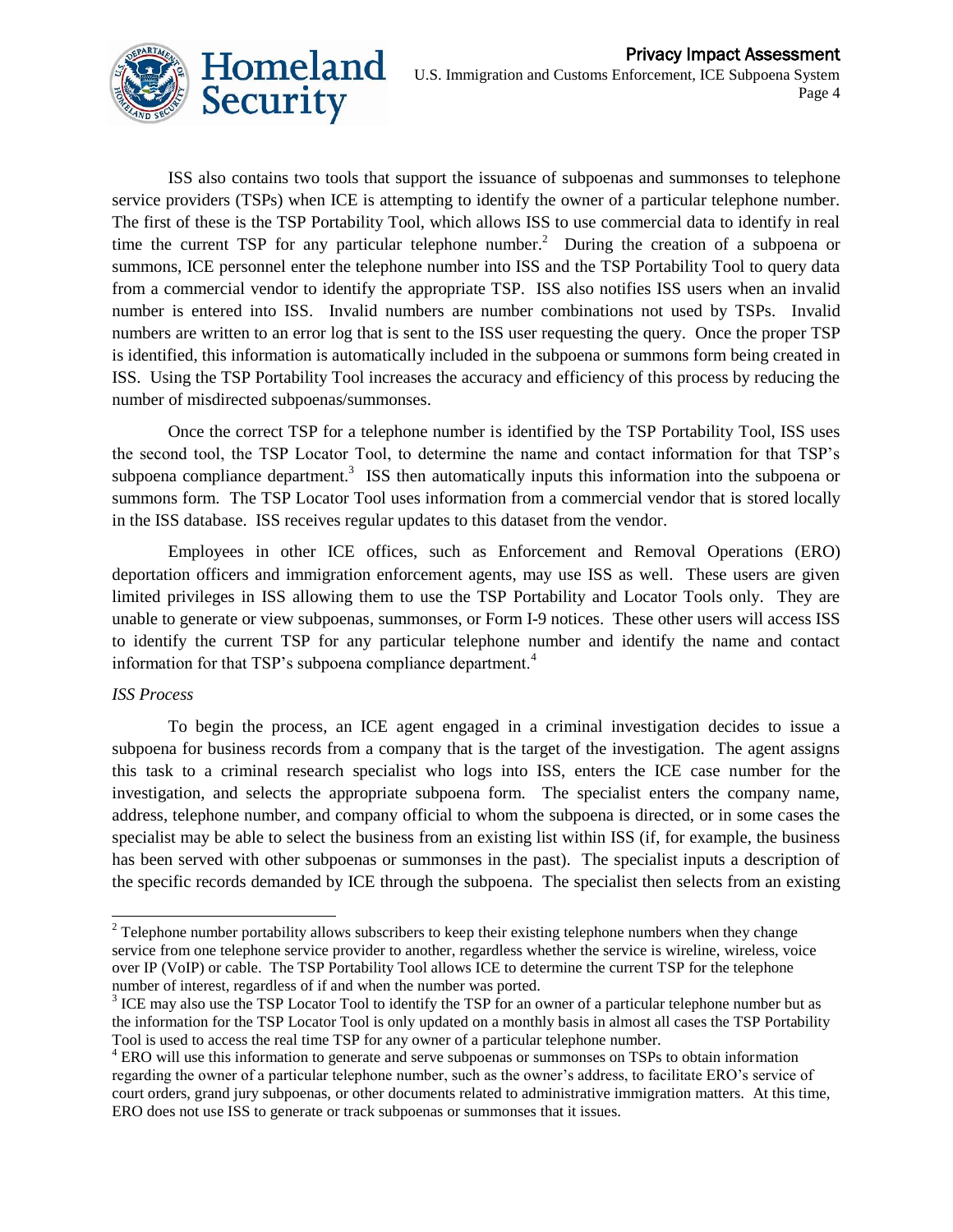

list the name of the ICE agent and the name of the authorizing ICE official who will sign the subpoena.<sup>5</sup> ISS assigns a unique tracking number to the subpoena and emails the unsigned subpoena electronically in PDF format to the specialist, who prints the document and delivers it to the agent. After reviewing the subpoena to ensure it is correct, the agent presents it to the authorizing ICE official for signature.<sup>6</sup> Once approved and signed, the subpoena is served on the company by the ICE agent. Finally, when the records demanded in the subpoena are provided to ICE, the date of that record production, known as the "return date," is entered into ISS by the specialist or agent.

# **Section 1.0 Authorities and Other Requirements**

# **1.1 What specific legal authorities and/or agreements permit and define the collection of information by the project in question?**

ICE's legal authority for the issuance of subpoenas, summonses, and Form I-9 notices are 50 U.S.C. App. § 2411(a) for the Export Subpoena; 21 U.S.C. § 967 for the Controlled Substance Enforcement Subpoena; 19 U.S.C. § 1509 for the Customs Summons; Immigration and Nationality Act  $(INA)$  § 235(d)(4)(A) for the Immigration Subpoena; and INA § 274A(e)(2)(C) for the Form I-9 notice.

# **1.2 What Privacy Act System of Records Notice(s) (SORN(s)) apply to the information?**

The applicable SORN is the DHS/ICE-009 External Investigations SORN (January 5, 2010, 75 FR 404).

# **1.3 Has a system security plan been completed for the information system(s) supporting the project?**

The Certification & Accreditation process is currently in progress and expected to be completed in October 2011.

### **1.4 Does a records retention schedule approved by the National Archives and Records Administration (NARA) exist?**

No. ICE is developing a proposed retention schedule consistent with the retention periods described below for submission to NARA.

 $\overline{a}$  $<sup>5</sup>$  The process for the I-9 notice is similar. The I-9 notice is a form letter completed by the ISS user by providing the</sup> name of an individual and the company name to be served the I-9 notice. The ISS user then selects the inspection date, case agent name and the signer name.

<sup>&</sup>lt;sup>6</sup> At ICE, the authorizing official for a subpoena is the Assistant Special Agent in Charge or above, and for a summons the Special Agent in Charge or designee. For I-9 notices, the issuing authority is a Group Supervisor or above.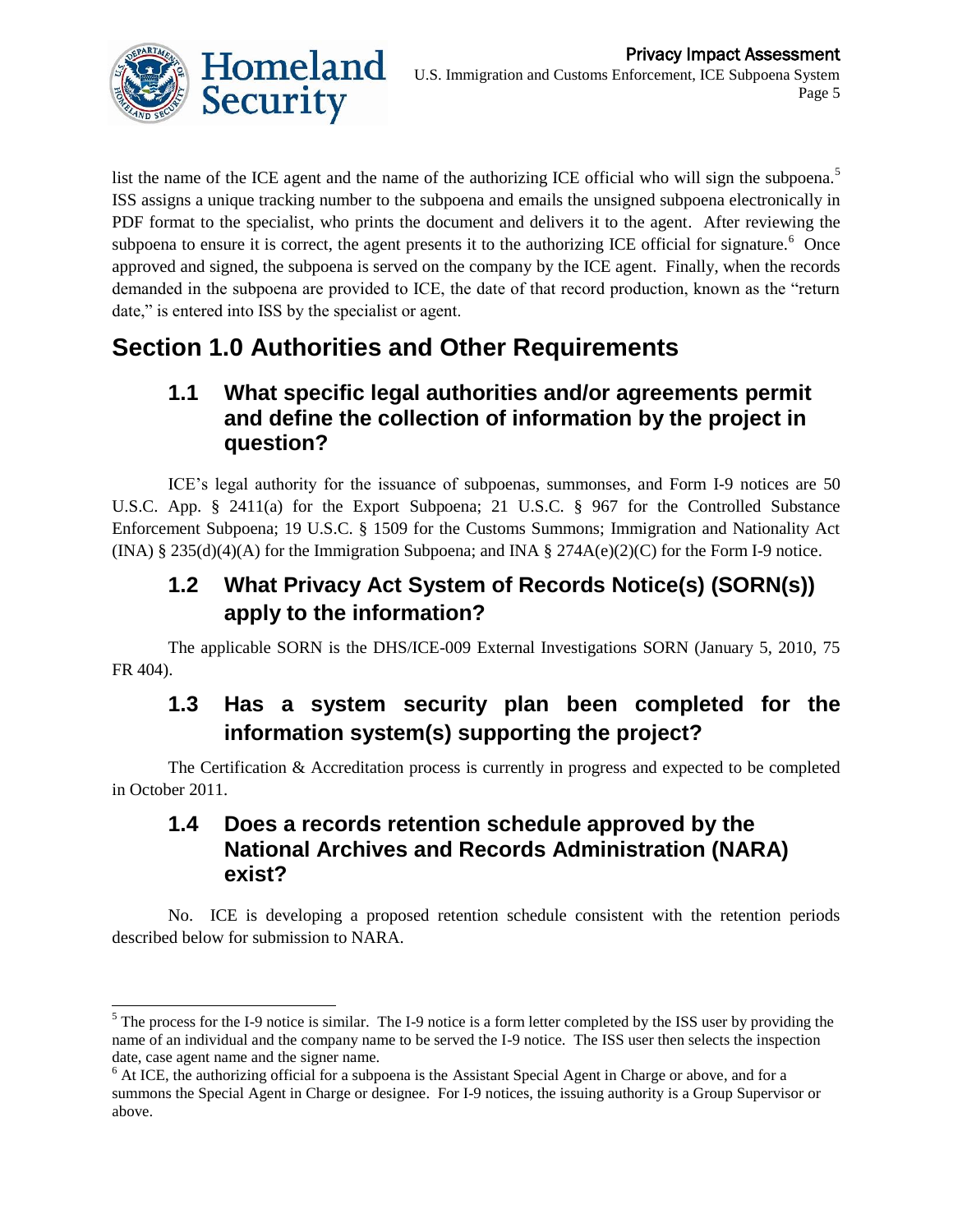

# **1.5 If the information is covered by the Paperwork Reduction Act (PRA), provide the OMB Control number and the agency number for the collection. If there are multiple forms, include a list in an appendix.**

The information collected during the process described in this PIA is not covered by the Paperwork Reduction Act.

# **Section 2.0 Characterization of the Information**

*The following questions are intended to define the scope of the information requested and/or collected, as well as reasons for its collection.* 

#### **2.1 Identify the information the project collects, uses, disseminates, or maintains.**

ISS retains the following categories of records containing PII:

(1) ICE Employee and Case Data: ISS maintains the name, badge number, business address, telephone number and email address for the ICE agent and criminal research specialist who created the subpoena, summons, or Form I-9 notice, the authorizing ICE official who signs the subpoena, summons, or Form I-9 notice, and the ICE official who will receive the records or information demanded in the subpoena/summons. In most cases, the ICE agent will be designated to receive the documents demanded in the subpoena/summons. ISS also maintains the name of the proceedings, if any, and the ICE case number of the investigation for which the subpoena, summons, or Form I-9 notice is being issued.

(2) Recipient Data: For subpoenas and summonses, ISS maintains the name, mailing address, telephone number, fax number, and/or email address of the person or entity to which the subpoena/summons is directed (i.e., the recipient). When directed to an entity such as a corporation, ISS typically will also retain the name of the individual in the subpoena/legal compliance department to whom the subpoena or summons is specifically addressed and their contact information. For Form I-9 notices, ISS retains the name of the company official, company name, and address.

(3) Target Data: For subpoenas and summonses that seek records or information about an identified individual, ISS maintains PII about the target, i.e., the person whose information, records, or testimony are demanded from the recipient of the subpoena or summons.<sup>7</sup> This information varies in content, but could include PII such as name, addresses, SSN, Tax Information Number, importer numbers, exporter numbers, Alien Registration Number, date of birth, email address, Internet protocol (IP) addresses, uniform resource locators (URLs), bank account numbers, telephone numbers, other personal identification numbers, <sup>8</sup> device identifiers and serial numbers, and other information that could

 $\overline{a}$ 

 $<sup>7</sup>$  Not all subpoenas and summonses demand information about an individual.</sup>

<sup>&</sup>lt;sup>8</sup> Personal identification numbers are account numbers or other unique identifiers associated with financial accounts, communication devices, telephone calling cards, and other similar items. ICE administrative and criminal investigations into violations of various immigration and customs laws, such as employment violations of U.S. immigration law, narcotics violations, financial crimes, and human trafficking and smuggling may require the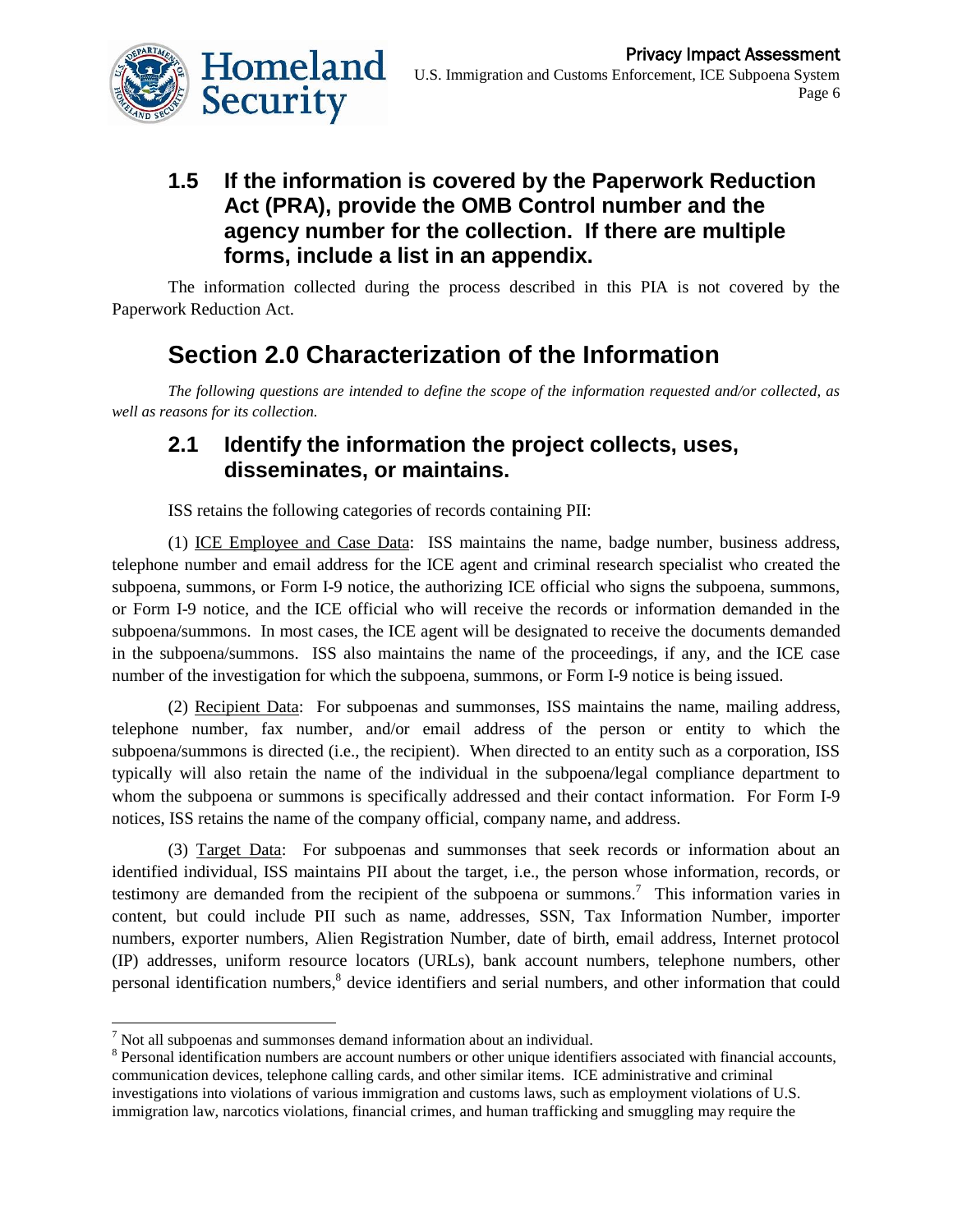

be linked to individuals whose information is demanded. ISS stores this information in tables and uses the information to fill in the narrative field of the subpoena or summons form. Form I-9 notices do not collect or use this type of information.

(4) TSP Portability Data: Real time commercial data provided by a vendor that contains information about the current TSP for a particular telephone number. TSP Portability Data is a separate database maintained by the vendor that is queried by ISS. The information ISS receives in response to a query of a particular telephone number is limited to the name of the current TSP.

(5) TSP Locator Data: Commercial data provided by a vendor, downloaded to ISS on a monthly basis, that contains the name and contact information for the subpoena compliance departments for relevant TSPs. This information is updated on a monthly basis by a vendor and is retained locally in the ISS database.

### **2.2 What are the sources of the information and how is the information collected for the project?**

The ICE Employee Data is manually input by the ICE employees themselves or by their colleagues. The Recipient Data and Target Data are typically derived from ICE criminal and administrative investigations and may be retrieved from ICE investigative case files and other ICE law enforcement recordkeeping systems. This information is derived from various investigative sources, such as telephone records requested at an earlier date; witness interviews; confidential informant debriefings; other government agencies; evidentiary documents obtained by subpoena, inspection, search warrant, or authorized electronic surveillance; and public records. This information is input manually into the system by an ISS user. If a TSP is the recipient of a subpoena or summons, the Recipient Data may also be obtained in whole or in part from the TSP Locator Data and the TSP Portability Data.

The TSP Locator and TSP Portability Data are obtained from a commercial vendor. The TSP Locator Data is stored in the ISS database and is updated electronically on a monthly basis by the vendor. This update is completed manually when an ICE employee downloads the most recent update from the commercial vendor's website. ISS accesses but does not download the TSP Portability Data when it sends a telephone number query over the Internet via a Secure Socket Layer (SSL) connection to the vendor's database.

# **2.3 Does the project use information from commercial sources or publicly available data? If so, explain why and how this information is used.**

Yes. As described above, the TSP Locator and TSP Portability Data are obtained from a commercial vendor. TSP Portability Data is used by ICE to identify the TSP for a particular telephone number when ICE is seeking to identify the owner of that number. TSP Locator Data is used to determine the name and contact information for the subpoena compliance departments for TSPs so that a subpoena or summons can be served on the TSP.

l

collection of personal identification numbers for investigative purposes.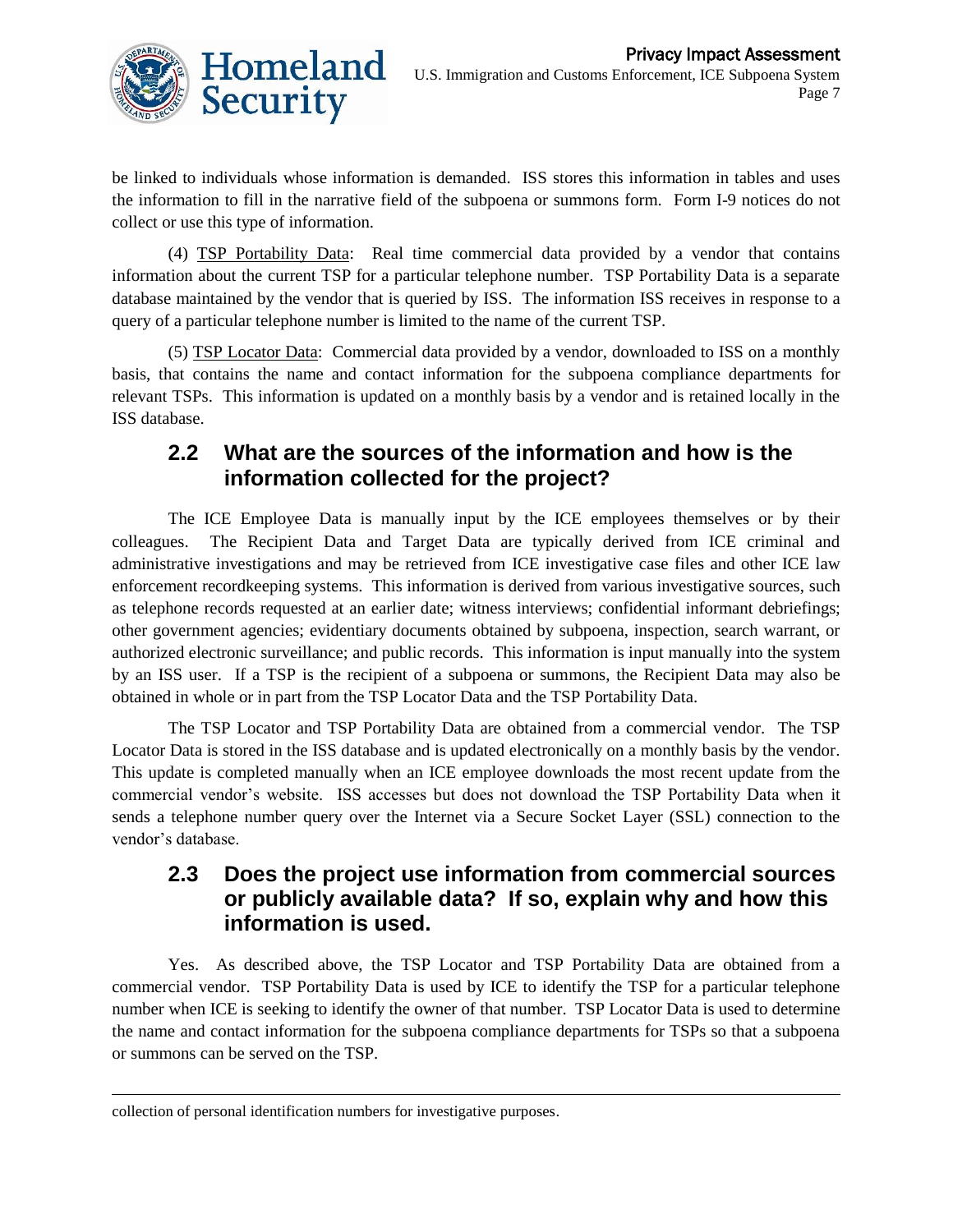

# **2.4 Discuss how accuracy of the data is ensured.**

The accuracy of information used in ICE subpoenas, summonses, and Form I-9 notices must be verified by the user, agent, criminal research specialist or any other ISS user. Subpoenas, summonses, and Form I-9 notices containing incorrect information can be voided and reissued by ICE.. Although ICE agents are the requestors of this information, ICE criminal research specialists, investigative assistants, and contract employees often perform the ISS query and subpoena generation activities at the request of the ICE agent. These duties include manual entry of Recipient and Target Data as well as entering a description of the records or information ICE is demanding, in the case of a subpoena or summons. They also identify the preferred method(s) for responding to a subpoena or summons.

For a subpoena or summons seeking the identity of a telephone number owner, ISS uses the TSP Portability Tool to identify the TSP that is currently servicing the telephone number of the subject of the subpoena or summons. ISS uses commercial data obtained from a vendor and found in the ISS Locator Tool to identify the subpoena compliance department contact information for the TSP that is servicing that telephone number. ISS also notifies ISS users when an invalid number is entered into ISS. Invalid numbers are number combinations not used by TSPs. These invalid numbers are written to an error log that is sent to the ISS user that requested the query.

If the vendors provide ICE with inaccurate data concerning the TSPs, ICE will discover such inaccuracies when the TSPs on whom the subpoenas or summonses are served respond to the demands for information. If ICE obtained and acted on inaccurate information from the commercial data sources, it could serve the wrong TSP with a subpoena for records seeking the identity of the owner of a particular telephone number, which would result in ICE not obtaining the information it seeks in a timely manner. This would cause ICE to reissue the subpoena to the correct TSP, but it would not result in the proliferation of incorrect PII or in prejudice to any individual. If through experience, ICE finds that the information provided by the vendor contains an unacceptable number of errors, ICE will have recourse to address these data quality issues with the vendor through remedies provided for in the contract, or to terminate the contract and seek an alternative source of information.

#### **2.5 Privacy Impact Analysis: Related to Characterization of the Information**

**Privacy Risk:** ISS could present a risk of the over-collection of PII.

**Mitigation:** ICE only collects the information necessary to generate, log, track, and maintain copies of administrative subpoenas, summonses, and Form I-9 notices issued by the agency. All PII entered and collected is necessary for the purpose of generating, logging, tracking, and maintaining these documents properly. The information returned to ICE in response to a subpoena or summons, or collected during an Form I-9 audit, is not entered into ISS because maintenance of that data in the ISS system would be inconsistent with its limited purpose of tracking and generating the subpoenas, summonses, and Form I-9 notices.

**Privacy Risk:** The use of commercial data could present a risk of data inaccuracy.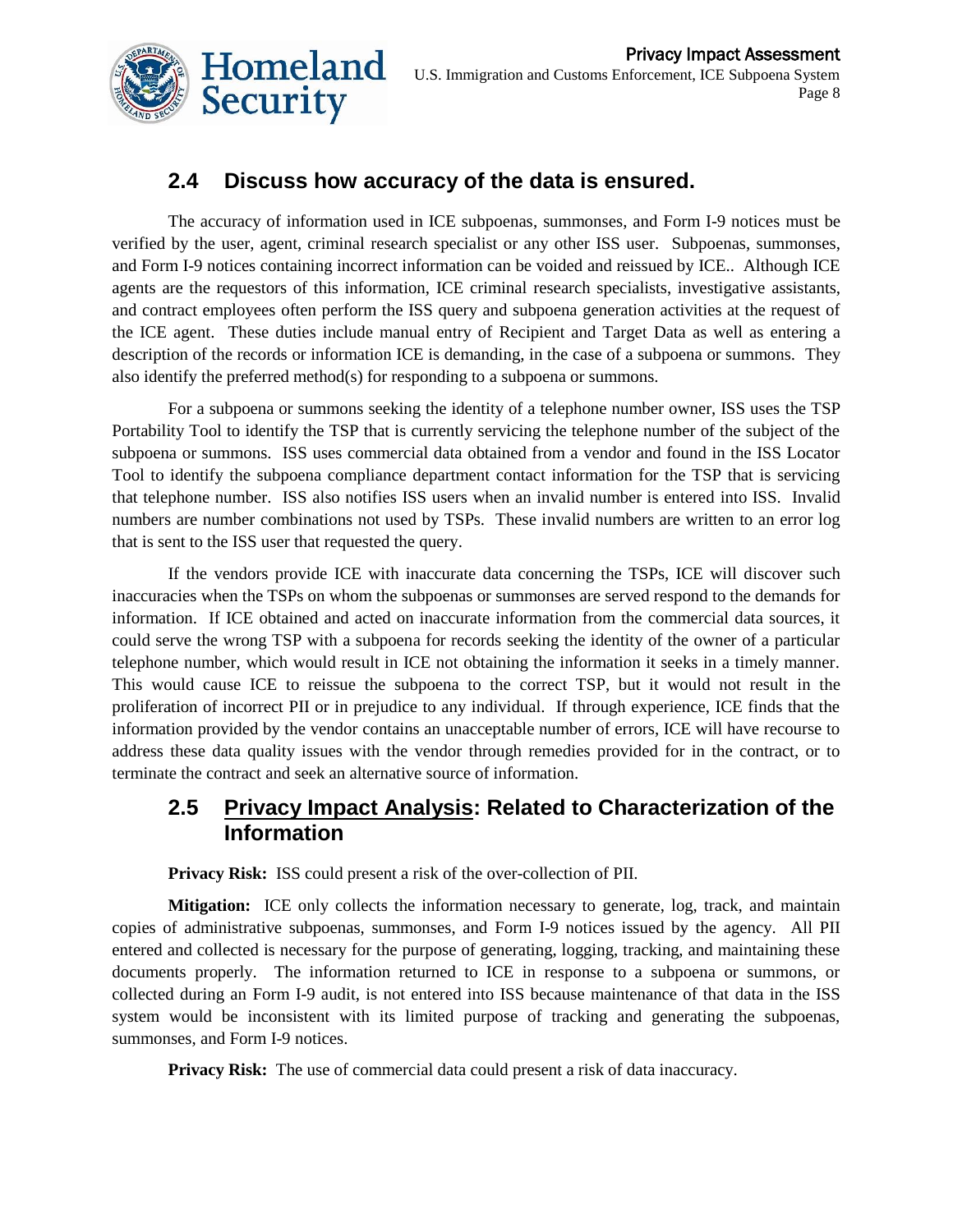

**Mitigation:** ICE promotes data accuracy and integrity when using commercial sources by using credible commercial sources to increase the probability of identifying valid, relevant information about individuals. If such sources provide ICE with inaccurate data concerning the TSPs, ICE will discover such inaccuracies when the TSPs on whom the subpoenas or summonses are served respond to the demands for information. If ICE obtained and acted on inaccurate information from the commercial data sources, it could serve the wrong TSP with a subpoena for records pertaining to the owner of a particular telephone number, which would result in ICE not obtaining the information it seeks in a timely manner. This would cause ICE to reissue the subpoena to the correct TSP, but it would not prejudice any individual. If through experience ICE finds that the information provided by the vendor contains an unacceptable number of errors, ICE will have recourse to address these data quality issues with the vendor through remedies provided for in the contract, or to terminate the contract and seek an alternative source of information.

# **Section 3.0 Uses of the Information**

*The following questions require a clear description of the project's use of information.* 

# **3.1 Describe how and why the project uses the information.**

As noted in Section 1.0, ICE has statutory authority to issue administrative subpoenas, summonses, and Form I-9 notices for the enforcement of immigration and customs laws. The primary function of the ISS is to generate, log, and track administrative subpoenas and summonses during criminal and administrative investigations, and Form I-9 notices issued by the agency during administrative investigations. Administrative subpoenas and summonses are issued to compel testimony or the production of documents or information, in aid of conducting an investigation into the possible violations of law including immigration and customs laws. Form I-9 notices are issued to provide advance notice to an employer that ICE has scheduled an inspection of the employer's I-9 Forms.

ISS also allows each ICE Special Agent in Charge to account for all subpoenas and summonses issued within their respective area of responsibility (i.e., HSI field office), as is required by ICE policy. In addition to accounting for all subpoenas and summonses issued, ISS also accounts for all Form I-9 notices issued. Thus, ISS replaces the separate logs formerly maintained by individual offices and tracks the information on an enterprise level.

ISS takes the information that is entered by a user into predefined fields and creates an electronic version of a subpoena, summons, or Form I-9 notice which is then sent via email to the user in PDF format for review, signature, and service on the recipient. Target and Recipient Data is entered and used to actually issue the subpoena/summons or Form I-9 notice so that it is received by the intended recipient and, in the case of summonses and subpoenas, to ensure the relevant information/records are returned to ICE in response. The TSP Locator Data and the TSP Portability Data are both used by ICE and the ISS system to identify the appropriate TSP that should be the recipient of a subpoena or summons seeking to identify the owner of a particular telephone number, and to verify that the telephone number is valid.

ISS also provides certain ICE employees, who do not work in HSI, with Basic User accounts. These Basic Users will include ERO deportation officers and immigration enforcement agents who will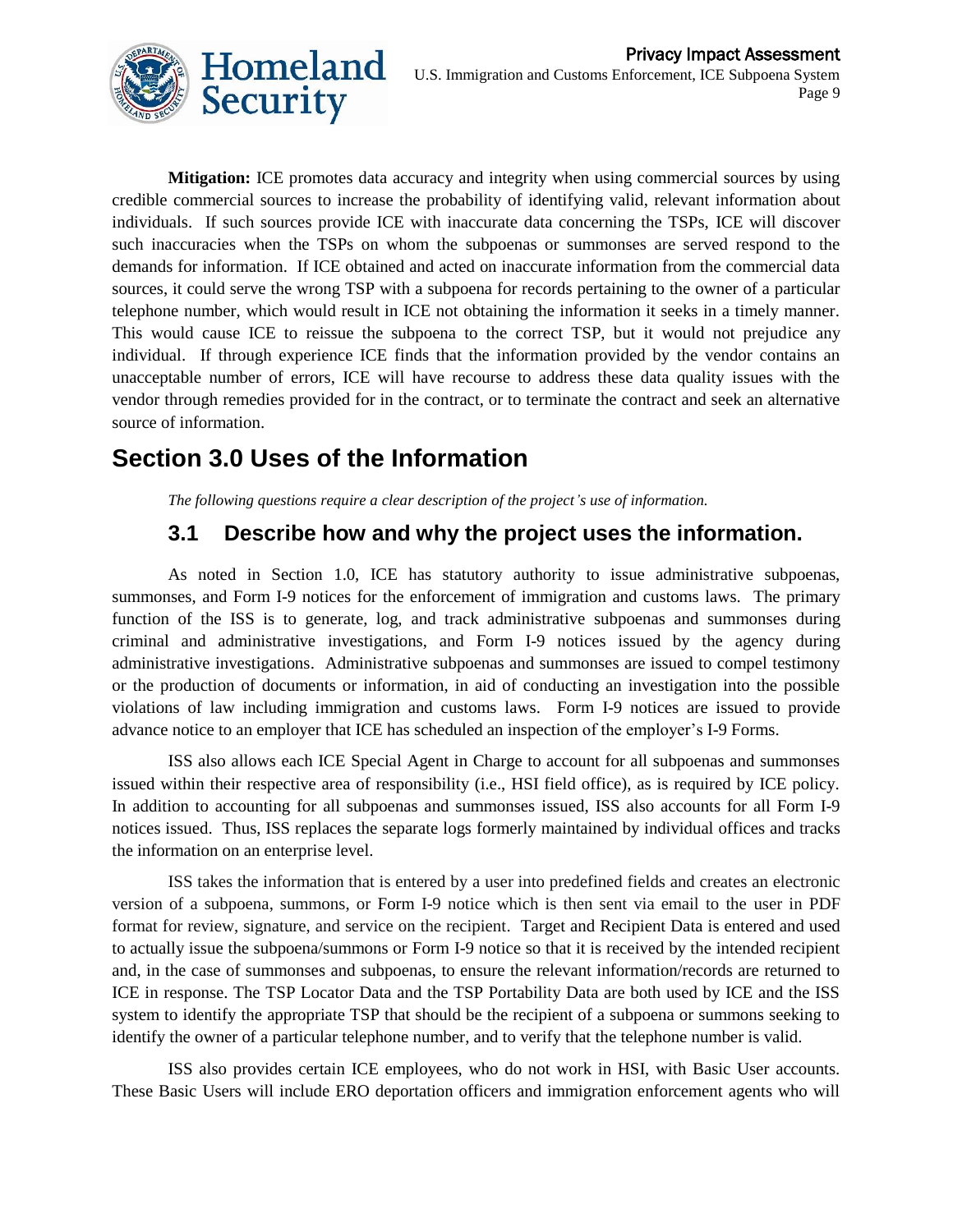

use ISS to identify the current TSP for any particular telephone number and identify the name and contact information for that TSP's subpoena compliance department. ERO will use this information to generate and serve subpoenas or summonses on TSPs to obtain information regarding the owner of a particular telephone number, such as the owner's address, to facilitate ERO's service of court orders, grand jury subpoenas, or other documents related to administrative immigration matters, such as a notice to appear. However, Basic Users will not have the ability to generate or view subpoenas, summonses, or Form I-9 notices and may only use ISS to identify the current TSP for a particular telephone number and to determine the name and contact information for the subpoena compliance department at a particular TSP.

There are several tools within ISS that are used to process and/or analyze data. These tools enhance the ability of ISS users to organize and track the status of subpoenas, summonses, or Form I-9 notices they generated. The logs and reports generated by ISS are designed to be used by the ICE agent, the criminal research specialist and the investigative assistant to manage document generation, identify duplication, and to enhance the ongoing investigation.

(1) Batch Processing of Telephone Numbers: Data files containing lists of telephone numbers can be imported into the application. ISS correlates the numbers to the correct service provider using the TSP Locator Tool and the TSP Portability Tool and then generates the subpoena/summons documents for records pertaining to those telephone numbers.

(2) Duplicate Requests: ISS automatically blocks telephone numbers from appearing on multiple subpoenas/summons for the same ICE case number. This prevents ICE from making duplicate requests for the same information in the same investigation. All blocked information is written to a log file that is emailed to the person who entered the information into the ISS.

(3) Subpoena Logs: ISS generates logs of subpoenas and/or summonses issued by a particular ICE office. Logs can be generated by telephone number, case number, range of subpoena numbers, and date.

(4) Reports: ISS can produce a number of reports such as the subpoena log; telephone cross reference report; case number report; and outstanding subpoena report. The outstanding subpoena report captures the subpoenas/summonses that have been served where a response from the recipient remains outstanding.

**3.2 Does the project use technology to conduct electronic searches, queries, or analyses in an electronic database to discover or locate a predictive pattern or an anomaly? If so, state how DHS plans to use such results.** 

ISS does not use technology to conduct electronic searches, queries, or analyses in an electronic database to discover or locate a predictive pattern or an anomaly.

#### **3.3 Are there other components with assigned roles and responsibilities within the system?**

There are no other DHS components with assigned roles and responsibilities within the system.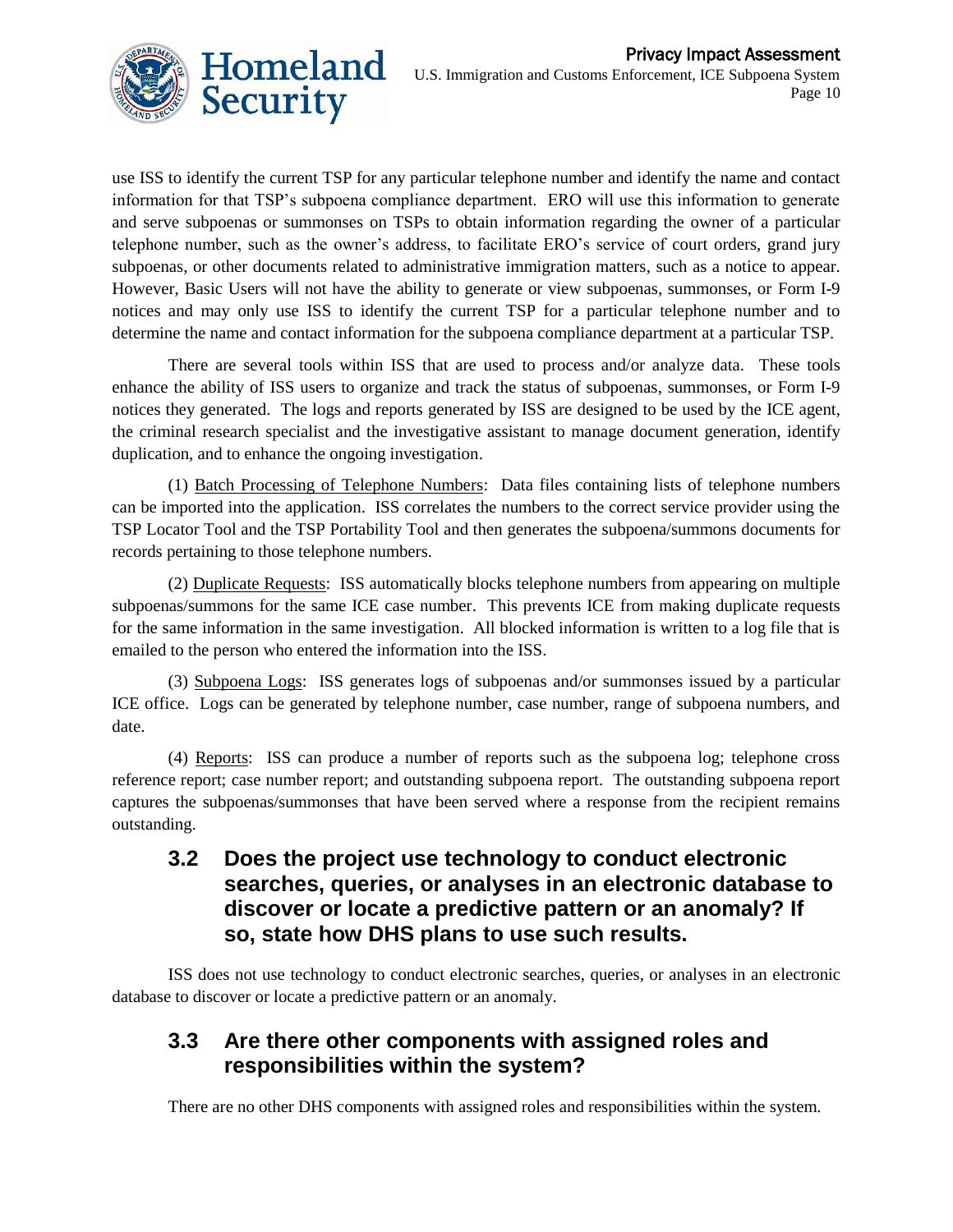

# **3.4 Privacy Impact Analysis: Related to the Uses of Information**

**Privacy Risk:** There is a privacy risk of unauthorized access to the information maintained in ISS.

**Mitigation:** To mitigate this risk, ISS employs appropriate role-based access controls so only authorized users have access to the system. The access roles are assigned by the ISS System Administrator based on the requestor's employing agency (HSI, ERO), which ensures users are only granted access to information necessary to perform their official duties. Only System Administrators can access and change all fields in the database. ISS users must read and acknowledge the ICE/DHS User Rules of Behavior (RoB) before gaining access to the ISS application All database users complete annual agency mandated privacy and security training, which stresses the importance of appropriate and authorized use of personal data in government systems.

# **Section 4.0 Notice**

*The following questions seek information about the project's notice to the individual about the information collected, the right to consent to uses of said information, and the right to decline to provide information.* 

### **4.1 How does the project provide individuals notice prior to the collection of information? If notice is not provided, explain why not.**

This PIA provides notice to the general public as to the collection and use of information for this purpose, however, the public is already aware that in the course of criminal or civil law enforcement activities, government agencies generally may collect information using subpoenas or other similar compulsory process. Advanced notice of the collection of their information to investigative targets or others involved in the investigation generally is not provided as it would compromise ongoing law enforcement investigations.

#### **4.2 What opportunities are available for individuals to consent to uses, decline to provide information, or opt out of the project?**

Because subpoenas, summonses, and Form I-9 notices are tools used in the course of criminal and administrative law enforcement investigations, opportunities for individuals to consent to the collection and uses of their information, or to opt out, are limited or non-existent. In cases where a subpoena or summons is issued to an individual for their own records, the individual may decline to respond to the subpoena or summons. Where an individual declines to respond, ICE would file an appropriate action in District Court to enforce the subpoena or summons and the individual could raise all available defenses at that time.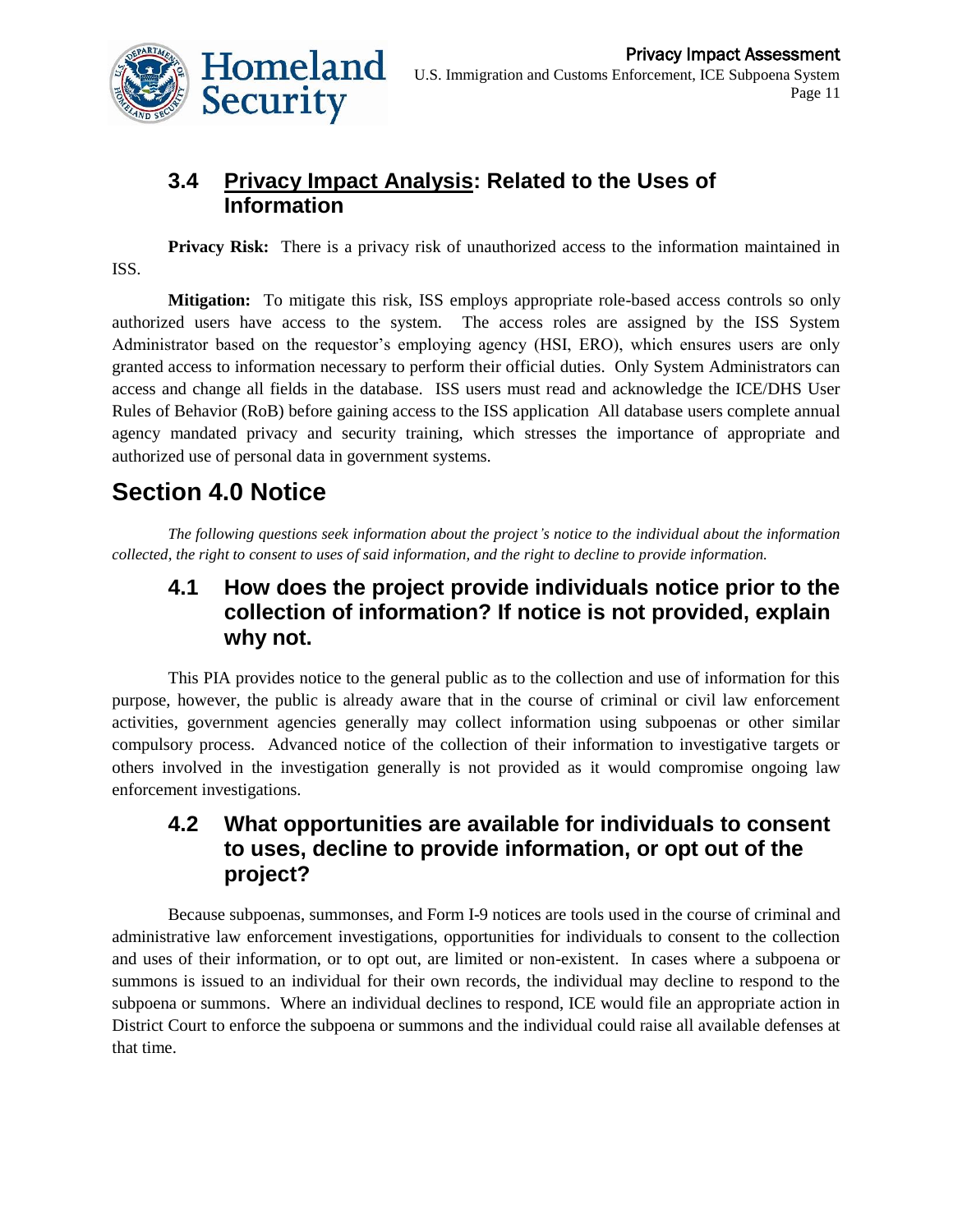

# **4.3 Privacy Impact Analysis: Related to Notice**

**Privacy Risk:** There is a risk that individuals are not aware of the existence of ISS and the data it collects and maintains.

**Mitigation:** This PIA serves as public notice of the existence of ISS and the data it collects and maintains. The information is used only for the purpose for which it was provided through the public notice of this PIA.

# **Section 5.0 Data Retention by the project**

*The following questions are intended to outline how long the project retains the information after the initial collection.*

# **5.1 Explain how long and for what reason the information is retained.**

ISS retains information as follows:

(1) Subpoena/Summons/ Form I-9 Notice Content: ISS retains information contained in the narrative of the subpoena or summons linked to individuals, business or entities that are the subject of the subpoena/summons. This information may include: name, address, telephone number, fax number, SSN, tax information number, importer number, exporter number, alien registration number, date of birth, email address, internet protocol address, uniform resource locator, bank account number, telephone calling card number, personal identification number, device identifiers and serial numbers. This information will be retained for a period of ten (10) years after the end of the fiscal year in which the narrative was created.

(2) ICE Agent and Designated Official Information: ISS contains the information of ICE agents, authorized approving officials, and ICE officials designated to receive information or documents requested in a subpoena or summons. This information may include: name, badge number, business address, telephone number, email address and fax number. This information will be retained for ten (10) years after the end of the fiscal year during which the employee separated from DHS.

(3) Business/Entity Contact Information: ISS maintains general and/or subpoena compliance department contact information for businesses and entities. This information may include: name, mailing address, telephone number, fax number, company name, contact and email address. This information will be retained until it is determined to be out of date, at which point it will be updated or deleted.

(4) Subpoena and Summons Logs: ISS creates logs containing data for each subpoena, summons, and Form I-9 notice issued in order to prevent duplicates from being created and provide a method to track outstanding subpoenas and summons. These logs contain the following information pertaining to the subpoena and summons: title of the proceedings, if any, for which the subpoena or summons is issued; individual or entity on which the subpoena or summons is served; issuing official; whether the subpoena or summons was issued to compel the appearance of a witness to provide testimony, the production of books, papers, or documents, or both; the date and means of service; and the ISS-assigned tracking number for each subpoena or summons (tracked by office and fiscal year, e.g., NY-08-001; NY-08-002,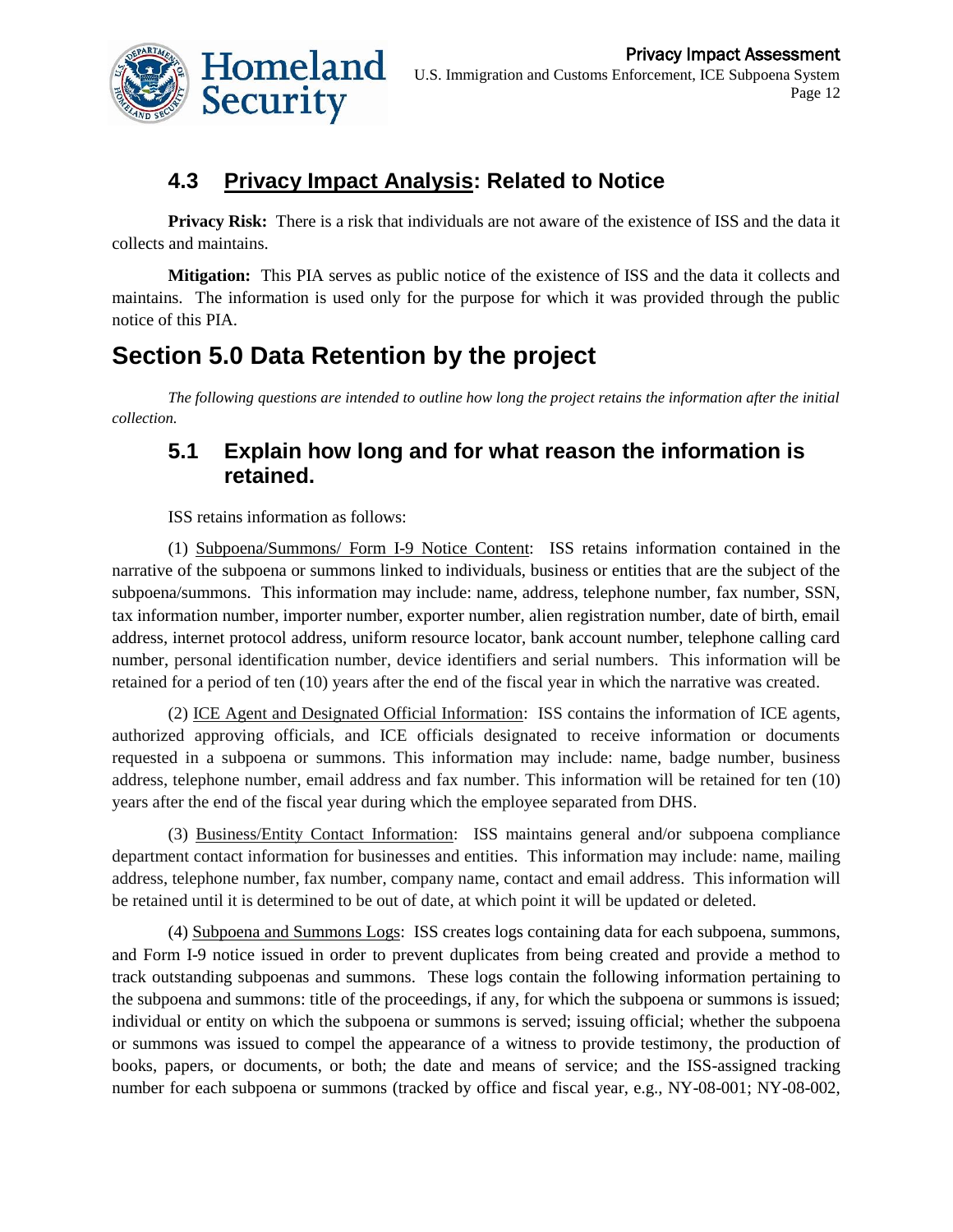

etc.). This information will be retained for five (5) years after the fiscal year cutoff of the year the log was created.

(5) Subpoenas, Summonses, and Form I-9 Notices: ISS takes the information that is entered by the user into predefined fields and creates an electronic version of a subpoena, summons, or Form I-9 notice which is then sent via email to the user in locked PDF format. The PDF document is not retained in ISS but is retained by the user on his or her computer until a hard copy has been printed, signed by the issuing authority, and placed in the physical case file. Once a signed paper copy of the PDF document has been made part of the case file the electronic PDF is no longer needed and should be deleted by the recipient.

(6) Audit Logs: ISS creates audit logs to track user activities and provide accountability. These activities include users' logon, session information (such as queries and subpoena, summons, or Form I-9 notice creation), account modifications, and account profile deletions. Only authorized personnel have access to audit logs and they are kept for a minimum of 90 days. Audit logs are periodically reviewed by ISS System Administrators or the Information System Security Officer to identify suspicious or inappropriate activity.

# **5.2 Privacy Impact Analysis: Related to Retention**

**Privacy Risk:** There is a privacy risk that information will be retained for longer than necessary to accomplish the purpose for which the information was originally collected.

**Mitigation:** The information in ISS will be retained for the timeframes outlined in Question 5.1 to allow ICE to properly generate, log, and track administrative subpoenas, summonses, and Form I-9 notices issued by the agency. The retention period is also consistent with general law enforcement system retention schedules and is appropriate given ICE's mission and the importance of the law enforcement data pertaining to customs, immigration and other violations.

# **Section 6.0 Information Sharing**

*The following questions are intended to describe the scope of the project information sharing external to the Department. External sharing encompasses sharing with other federal, state and local government and private sector entities.*

# **6.1 Is information shared outside of DHS as part of the normal agency operations? If so, identify the organization(s) and how the information is accessed and how it is to be used.**

Subpoenas, summonses, and Form I-9 notices generated by ISS are served on the recipient once signed by the ICE authorizing official. These records may also be shared with other law enforcement agencies for a law enforcement purpose (e.g., an investigation) or with prosecutorial agencies like the U.S. Department of Justice for prosecution. Otherwise the data in ISS is not shared outside of DHS.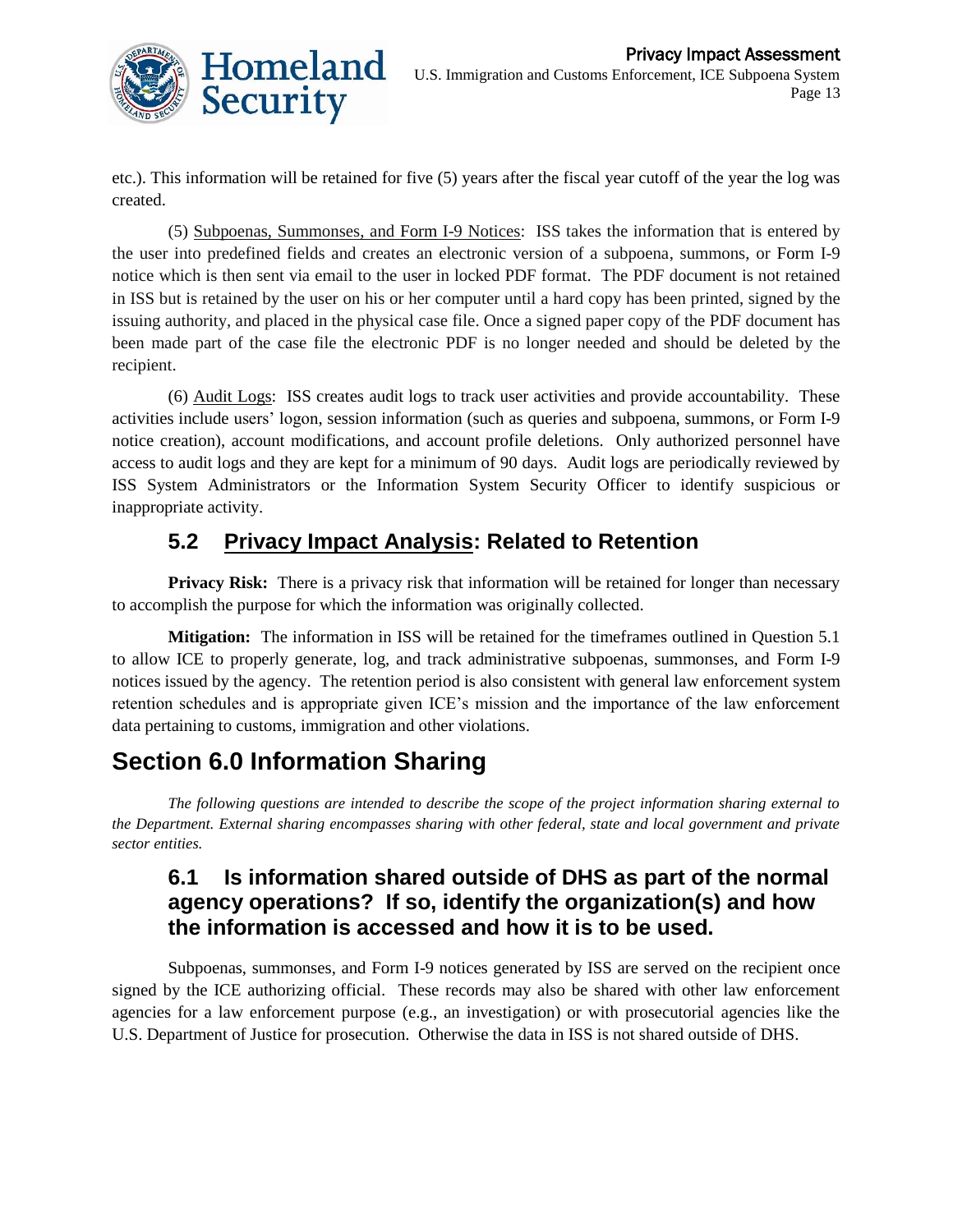

# **6.2 Describe how the external sharing noted in 6.1 is compatible with the SORN noted in 1.2.**

The External Investigation SORN contains routine uses that permit the sharing of final subpoenas, summonses, or Form I-9 notices with the recipients in order to obtain information about a third party, or on law enforcement or prosecutorial agencies as described above. This sharing is compatible with the law enforcement purpose for which ICE originally compiled and used this information.

# **6.3 Does the project place limitations on re-dissemination?**

Sharing with other law enforcement or prosecutorial agencies is done on an ad hoc basis. There are typically no limitations on re-dissemination of this information and sharing is permitted as authorized by the recipient agency's SORN or information sharing policies.

### **6.4 Describe how the project maintains a record of any disclosures outside of the Department.**

As a matter of course, information sharing with other law enforcement agencies or the Department of Justice would be noted in the investigative case file from which the subpoena, summons, or Form I-9 notice was disclosed. In addition, the ISS logs would reflect the identity of the recipient on whom the subpoena, summons, or Form I-9 notice was served.

# **6.5 Privacy Impact Analysis: Related to Information Sharing**

**Privacy Risk:** The privacy risks associated with this external sharing relates to the unauthorized access to and disclosure of the information maintained in ISS.

**Mitigation:** The sharing of information described above is in accordance with appropriate routine uses and legally mandated sharing. As noted above, subpoenas, summonses, and Form I-9 notices generated by ISS are sent to their intended recipient only once they are signed by the ICE authorizing official. Once approved and signed, the subpoena is served on the company by the ICE agent in person, by fax, or by mail. Further, for any subpoena or summons requesting documents, ICE requests that any electronic response containing sensitive PII be encrypted to protect the information. In addition, ISS and individual investigative case files contain a record of which persons have been the recipient of any external disclosures of information maintained in ISS.

# **Section 7.0 Redress**

*The following questions seek information about processes in place for individuals to seek redress which may include access to records about themselves, ensuring the accuracy of the information collected about them, and/or filing complaints.*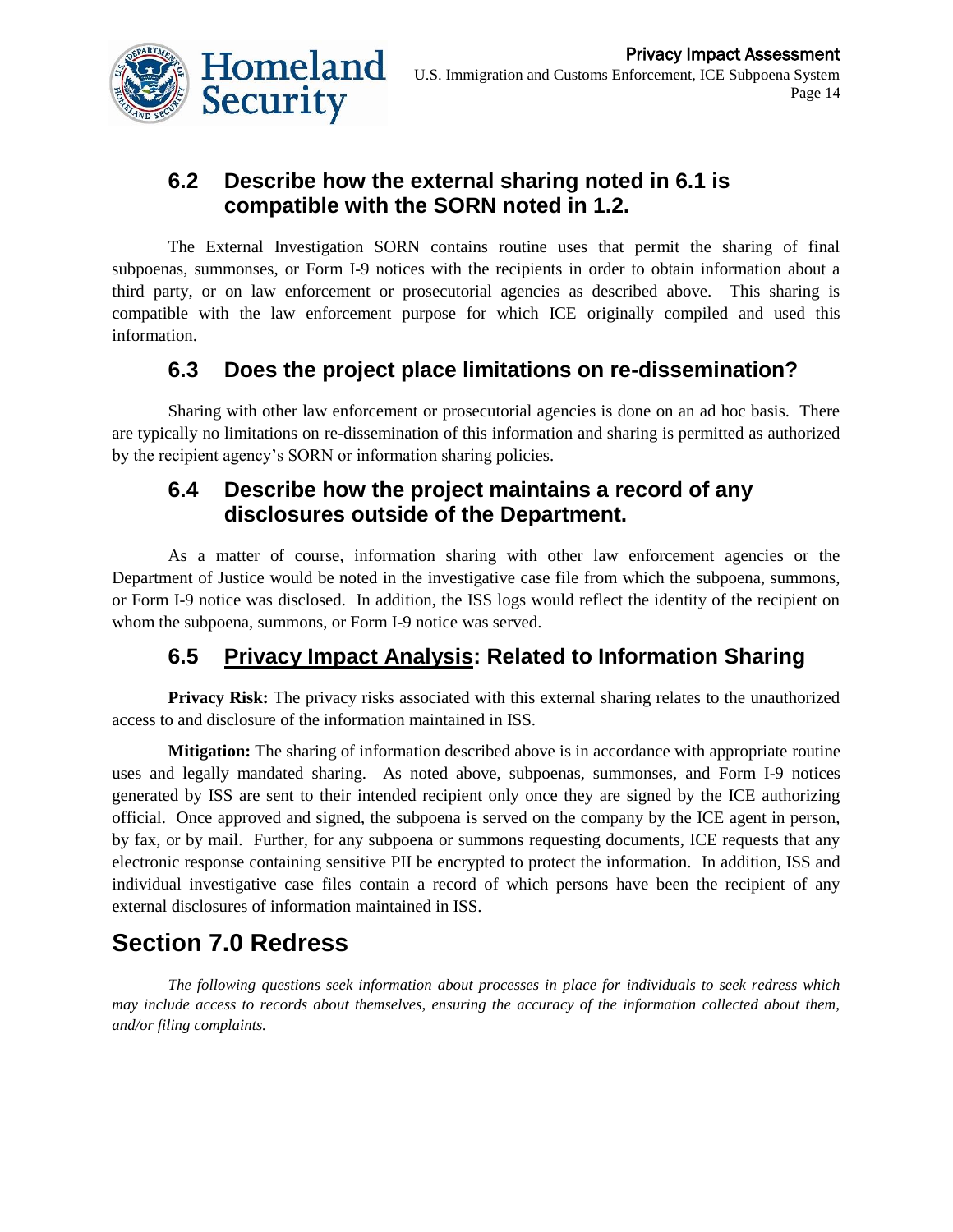

# **7.1 What are the procedures that allow individuals to access their information?**

Individuals may request access to records about them in ISS. All or some of the requested information may be exempt from access pursuant to the Privacy Act in order to prevent harm to law enforcement investigations or interests. Providing individual access to records contained in ISS could inform the subject of an actual or potential investigation or reveal investigative interest on the part of DHS. Access to the records could also permit the individual who is the subject of a record to impede the investigation, to tamper with witnesses or evidence, and to avoid detection or apprehension.

Individuals seeking notification of and access to any record contained in this system of records, or seeking to contest its content, may submit a request in writing to the component's FOIA Officer, whose contact information can be found at http://www.dhs.gov/foia under "contacts." If an individual believes more than one component maintains Privacy Act records concerning him or her the individual may submit the request to the Chief Privacy Officer, Department of Homeland Security, 245 Murray Drive, S.W., Building 410, STOP-0550, Washington, D.C. 20528.

#### **7.2 What procedures are in place to allow the subject individual to correct inaccurate or erroneous information?**

All or some of the requested information may be exempt from amendment pursuant to the Privacy Act in order to prevent harm to law enforcement investigations or interests. Amendment of the records could interfere with ongoing investigations and law enforcement activities and may impose an impossible administrative burden on investigative agencies.

Individuals seeking notification of and access to any record contained in this system of records, or seeking to contest its content, may submit a request in writing to the component's FOIA Officer, whose contact information can be found at http://www.dhs.gov/foia under "contacts." If an individual believes more than one component maintains Privacy Act records concerning him or her the individual may submit the request to the Chief Privacy Officer, Department of Homeland Security, 245 Murray Drive, S.W., Building 410, STOP-0550, Washington, D.C. 20528.

# **7.3 How does the project notify individuals about the procedures for correcting their information?**

The procedure for submitting a request to correct information is outlined in this PIA in Questions 7.1 and 7.2.

# **7.4 Privacy Impact Analysis: Related to Redress**

**Privacy Risk:** There is a risk that that an individual may not have access or the ability to correct their information.

**Mitigation:** Individuals can request access to information about them under the FOIA and Privacy Act and may also request that their information be corrected. The nature of ISS and the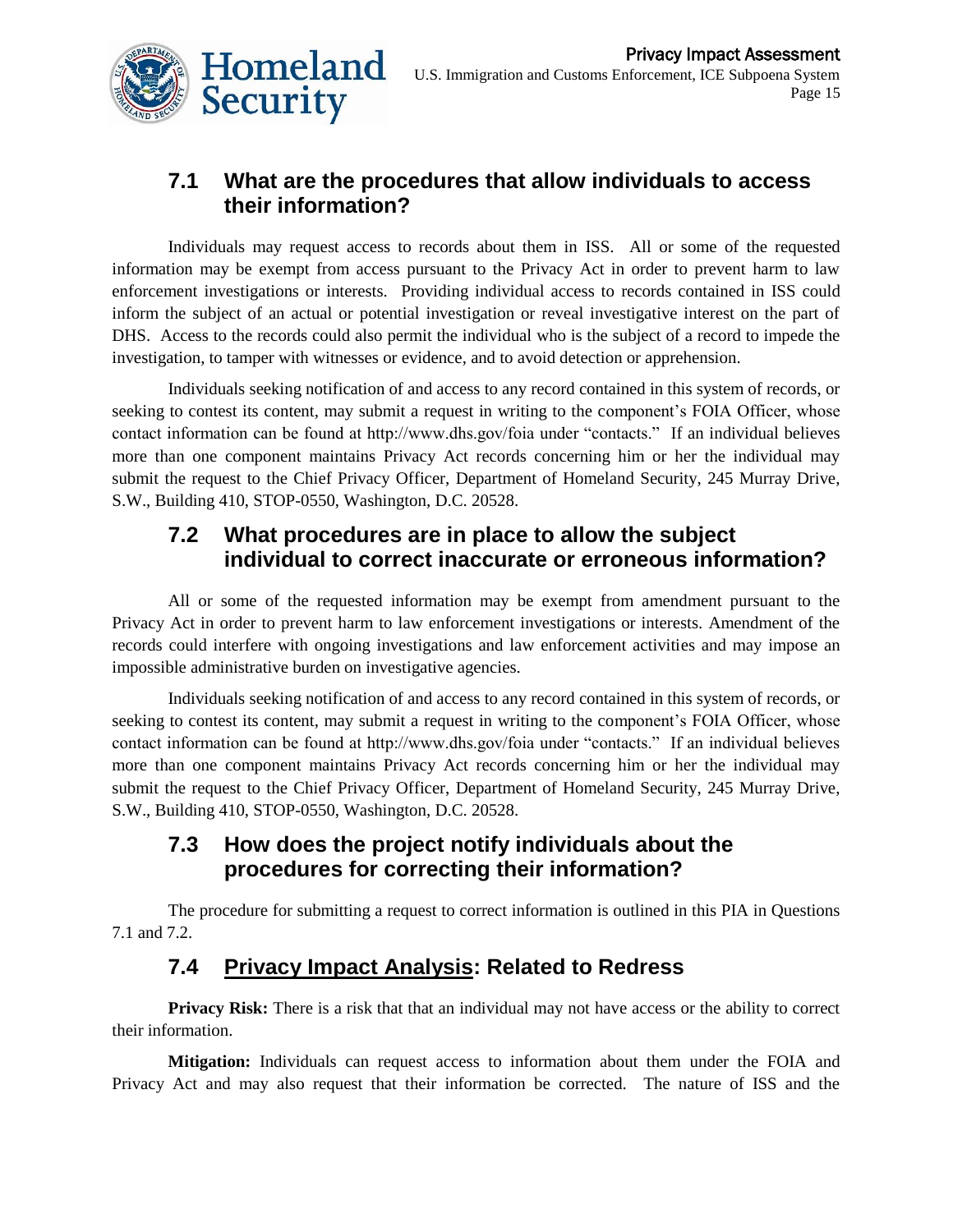

information it collects and maintains is such that the ability of individuals to access or correct their information will be limited.

# **Section 8.0 Auditing and Accountability**

*The following questions are intended to describe technical and policy based safeguards and security measures.*

#### **8.1 How does the project ensure that the information is used in accordance with stated practices in this PIA?**

Audit logs track user activities and provide accountability. These activities include session information, account modifications, account profile deletions, and telephone number based queries of the TSP Locator and Portability data. ISS user activity logs allow System Administrators to view basic session information. Such session information includes events such as logon/logoff, password errors, time-outs, event times, and IP addresses. This information is automatically recorded by ISS in the user activity log and may be reviewed by System Administrators. Auditing of the subpoenas generated by users is not part of the standard audit trail but can be independently recreated and reviewed by System Administrators if needed. Only authorized personnel have access to audit logs, which are kept for a minimum of 90 days. Audit logs are periodically reviewed by System Administrators or the Information System Security Officer (ISSO) to identify suspicious or inappropriate activity. Violations are reported to the Office of the Information System Security Manager in accordance with DHS security standards, as well as the ICE Office of Professional Responsibility.

### **8.2 Describe what privacy training is provided to users either generally or specifically relevant to the project.**

All ICE employees and contractors complete annual agency mandated privacy and security training, specifically the Culture of Privacy Awareness Training, Information Assurance Awareness Training and Basic Records Management Training. ISS users must also read and acknowledge the ICE/DHS User Rules of Behavior before gaining access to the ISS application.

#### **8.3 What procedures are in place to determine which users may access the information and how does the project determine who has access?**

All accounts are assigned to individual users and privileges are assigned based on job roles and responsibilities. Specifically, there are three levels of access:

(1) Basic Users: ICE employees who require ISS access but do not work in HSI are issued basic user accounts only. Typically, these are ERO deportation officers and immigration enforcement agents. Some HSI personnel are also issued basic user accounts, including analysts in the Field Intelligence Groups and contractors tasked with processing transactional telecommunications information. Basic Users do not have permission to generate or view subpoenas, summonses, or Form I-9 notices. Basic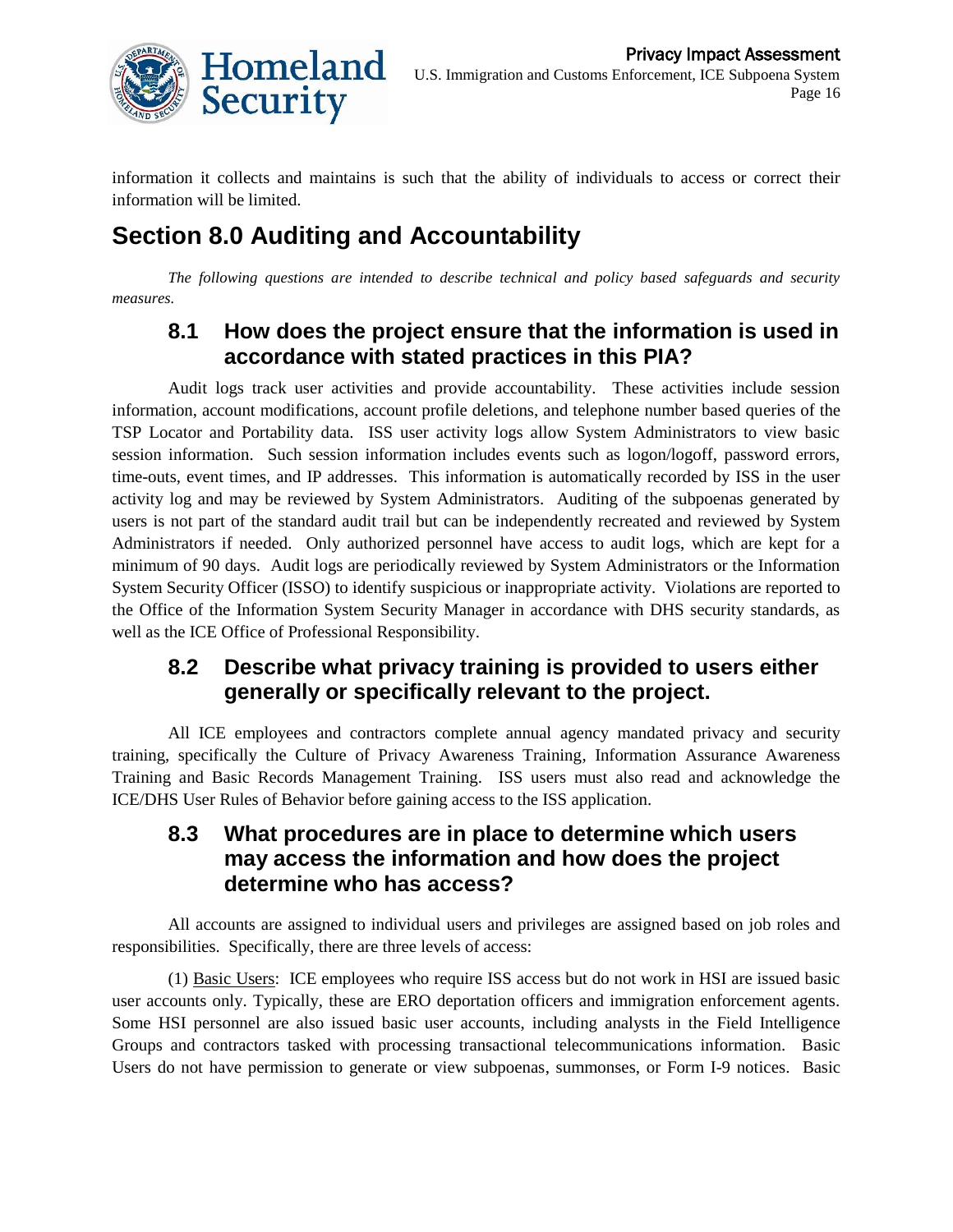

Users may use the ISS Portability and Locator Tools only. Basic users' access credentials uniquely identify them so that user activity is always traceable to a particular individual.

(2) Standard Users: Standard Users have privileges to use the TSP Portability and Locator Tools, generate and view subpoenas, summonses, and Form I-9 notices, and to review subpoena logs and reports. Standard users may only view data for documents generated in their own HSI field office. Standard users' access credentials uniquely identify them so that user activity is always traceable to a particular individual.

(3) System Administrators: Create user accounts and assign users to the appropriate access privileges within ISS based on job roles and responsibilities. System Administrators have access, edit, and delete privileges for all records in the system to provide oversight, quality control and security of the application. System Administrators may also access user profiles, activate accounts, reset passwords and generally administer the system. System Administrators are permitted to view and report on the subpoenas, summonses, and Form I-9 notices issued on an enterprise level. System Administrators' access credentials uniquely identify them so that user activity is always traceable to a particular individual.